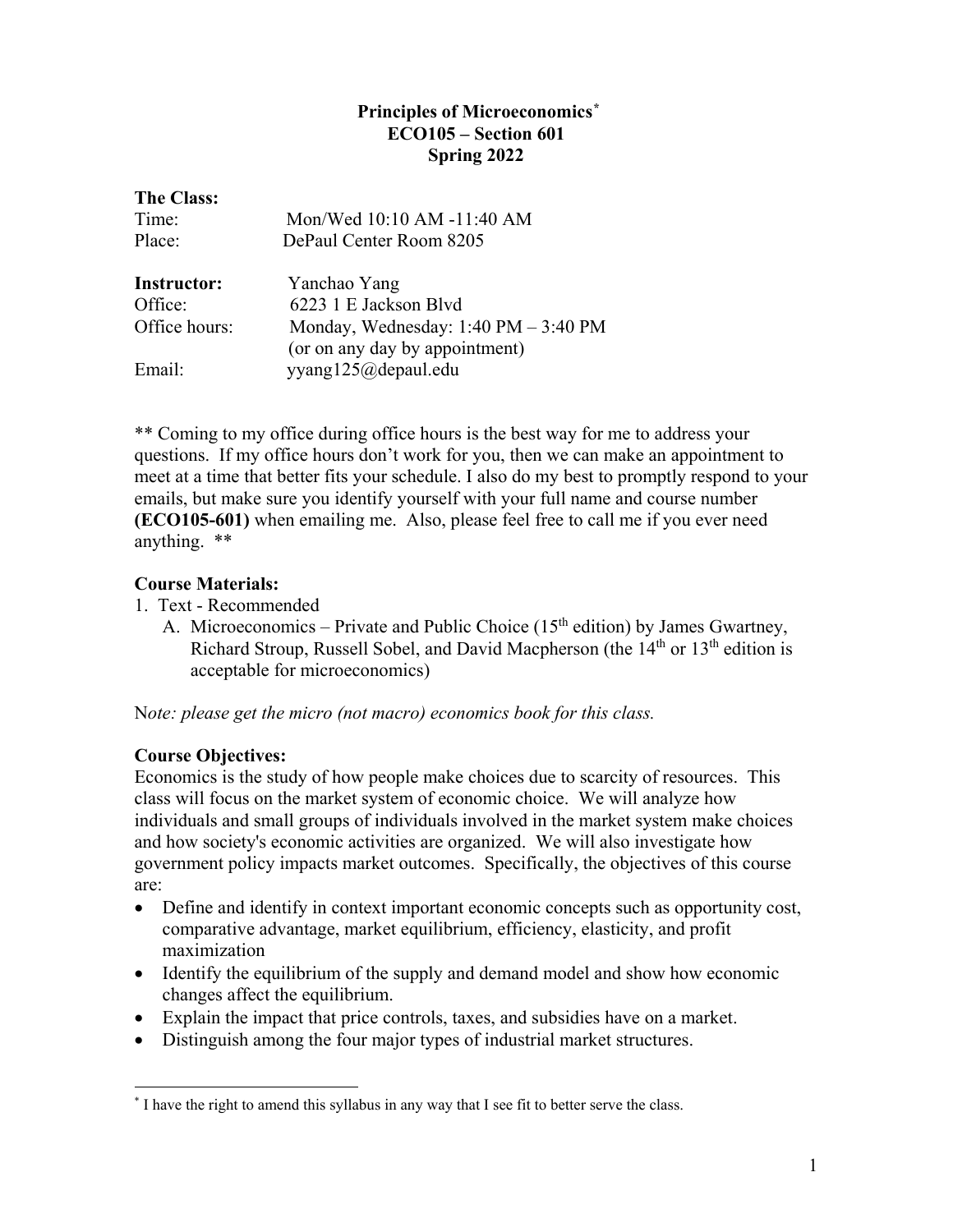• A final objective of this course is to provide you with a new way of looking at your world! Please understand that this involves being exposed to information that may conflict with your previously held beliefs and opinions. I understand that this can be challenging, but please try to keep an open mind!

## **Classroom Etiquette:**

Please make sure to show up to class on time as I will start each class promptly at **10:10 AM**. If you do have to be late, then please immediately sit down when you arrive so that you don't further disrupt the class. Please bring something to write with, paper, your cell phone and/or computer, and an enthusiastic and eager mind with you to every class. You do not need to bring the textbook with you to class everyday (but please feel free to do so if it helps you learn). You may also find it helpful to bring a simple calculator (one without programming capabilities) with you to class, but it is not required.

It is my goal to foster an interactive and energetic learning environment and so I encourage you to participate and ask questions. However, please do not engage in excessive talking when it is obviously inappropriate as it can distract myself and your fellow students, causing us to miss out on the knowledge and answers that we so desperately seek. Also, please make sure you are not inappropriately using your cell phone or any other communicative device. This means no text messaging during class. If you anticipate an emergency and need to leave class early for any reason, please sit in the back rows so that you may exit quietly. If you are not prepared to meet these requirements, then please do not attend class as you will devastate the learning potential of your fellow classmates.

#### **Grading:**

| <b>Assignment</b>           | Weight  | Grading<br><b>Scale</b> |                    |
|-----------------------------|---------|-------------------------|--------------------|
| <b>Homework Assignments</b> | 20.00%  | A                       | $91.0\% - 100.0\%$ |
|                             |         | $A-$                    | $89.5\% - 90.99\%$ |
| Midterm Exam                | 20.00%  | $B+$                    | $88.0\% - 89.49\%$ |
| <b>Research Paper</b>       | 20.00%  | B                       | $81.0\% - 87.99\%$ |
| Final Exam                  | 40.00%  | $B -$                   | 79.5% -80.99 %     |
| <b>Total</b>                | 100.00% | $C+$                    | $78.0\% - 79.49\%$ |
|                             |         | C                       | $71.0\% - 77.99\%$ |
|                             |         | $C-$                    | $69.5\% - 70.99\%$ |
|                             |         | $D+$                    | $68.0\% - 69.49\%$ |
|                             |         | D                       | $61.0\% - 67.99\%$ |
|                             |         | $D-$                    | $59.5\% - 60.99\%$ |
|                             |         | F                       | $<$ 59.5%          |
|                             |         |                         |                    |

I will post daily scores and points from classroom assignments on D2L as quickly as possible after class. You will have *one week* from the posting date to appeal or correct that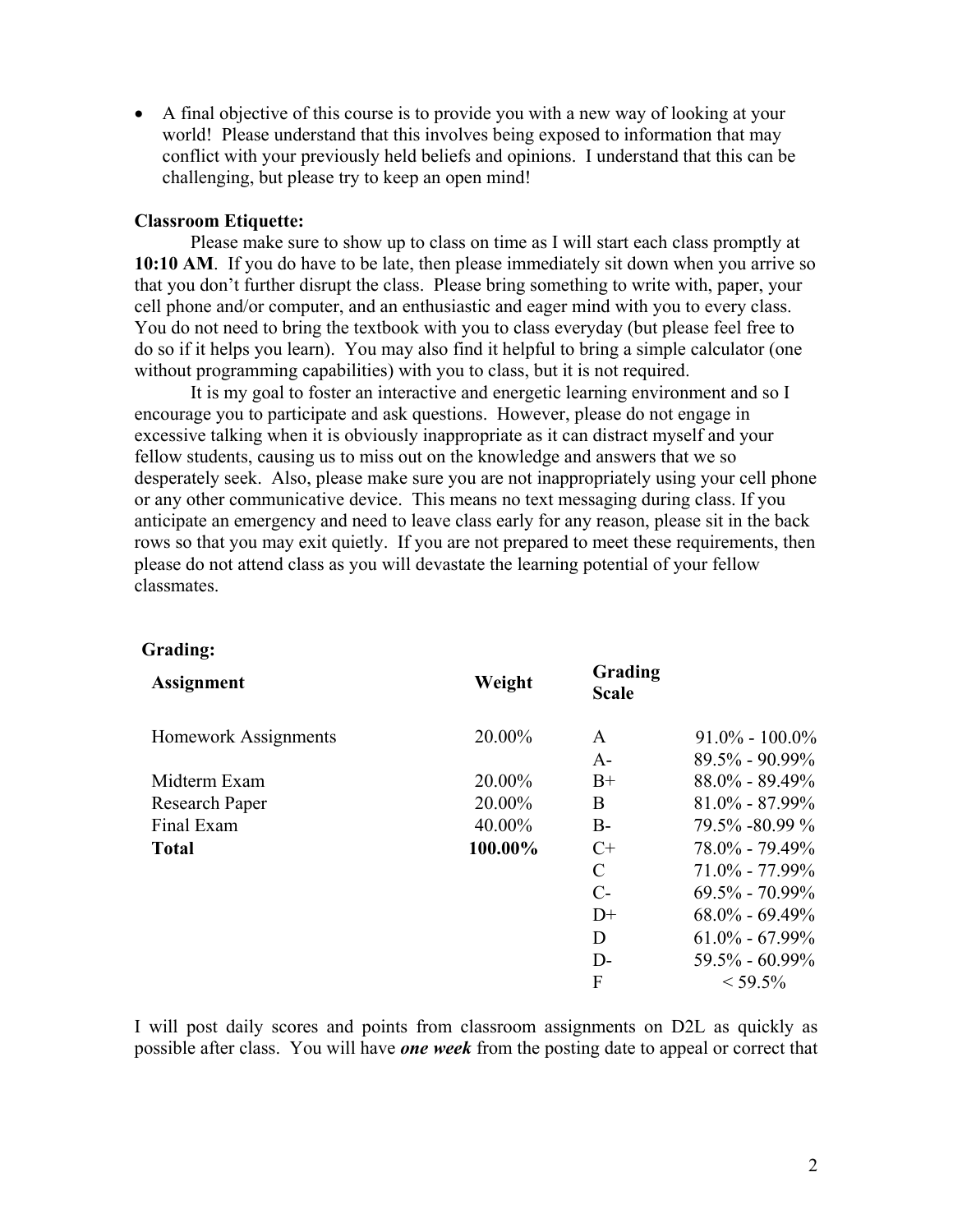information. After that, no adjustments will be allowed for any reason. It is your responsibility to monitor your grades on a regular basis[†](#page-2-0) .

#### **Homework Assignments (100 points):**

There will be **nine** homework assignments. Each assignments will be worth 11 points and serve as a practice in order to further prepare you for the exams. You may use your books and your notes (although, understand that you will not be allowed to use these materials during the exam), but please do your best to complete your own assignments so you know what you understand and what you need to learn going into the exam. These assignments will be taken through D2L and the dates in which these assignments will open and close will be announced in class and/or through email. You will be given two attempts with which to take each assignments, with the highest score of the two attempts counting toward your grade. Usually, the assignments will open on Monday and due on Friday.

## **Midterm Exams (100 points each):**

There are one midterm exam and worth 100 points. Midterms will consist multiple choices questions and short answer questions. You will need a scantron form 882-E (the small green ones) and a #2 pencil for each of your midterm exams.

### **Final Exam (100 points):**

The final exam is cumulative in that you will be responsible for all the information that we have covered in this class. It is worth 100 points and will consist of multiple choice questions and short answer questions. The final exam will be taken in our regular classroom and you will need a scantron form 882-E (the small green ones) and a #2 pencil for your final exam.

You are allowed to have a simple calculator (one without programming capabilities) for your final, but please, no cell phones, computers, or other communicative devices. Please remember to bring a scantron form 882-E (the small green ones) and a #2 pencil to class on the day of your final exam. The date and time of your final is listed below:

## **Wednesday, June 8th: 8:30 AM -10:45 AM in DePaul Center Room 8205.**

#### **Research Paper (100 points):**

You will be required to complete a research paper on a microeconomics replated. The paper should be 8-10 pages in length, typed, double-spaced, and in 12-point font. However, I am much more concerned with the quality of content than the length, so it can be a little shorter or a little longer so long as the writing is good. The objective of this assignment is to use the models in class to research the current economic situation and/or to evaluate the current policies. The paper should

<span id="page-2-0"></span> <sup>†</sup> In the interest of saving time and satisfying student preferences, I anticipate returning exams by allowing students to claim them from a folder at the front of the room. There is a chance that other students may see your exam as they pick up their assignments. If this makes you uncomfortable in any way then please advise me and I will remove your assignments from the folder and we can make a different arrangement for you to pick them up.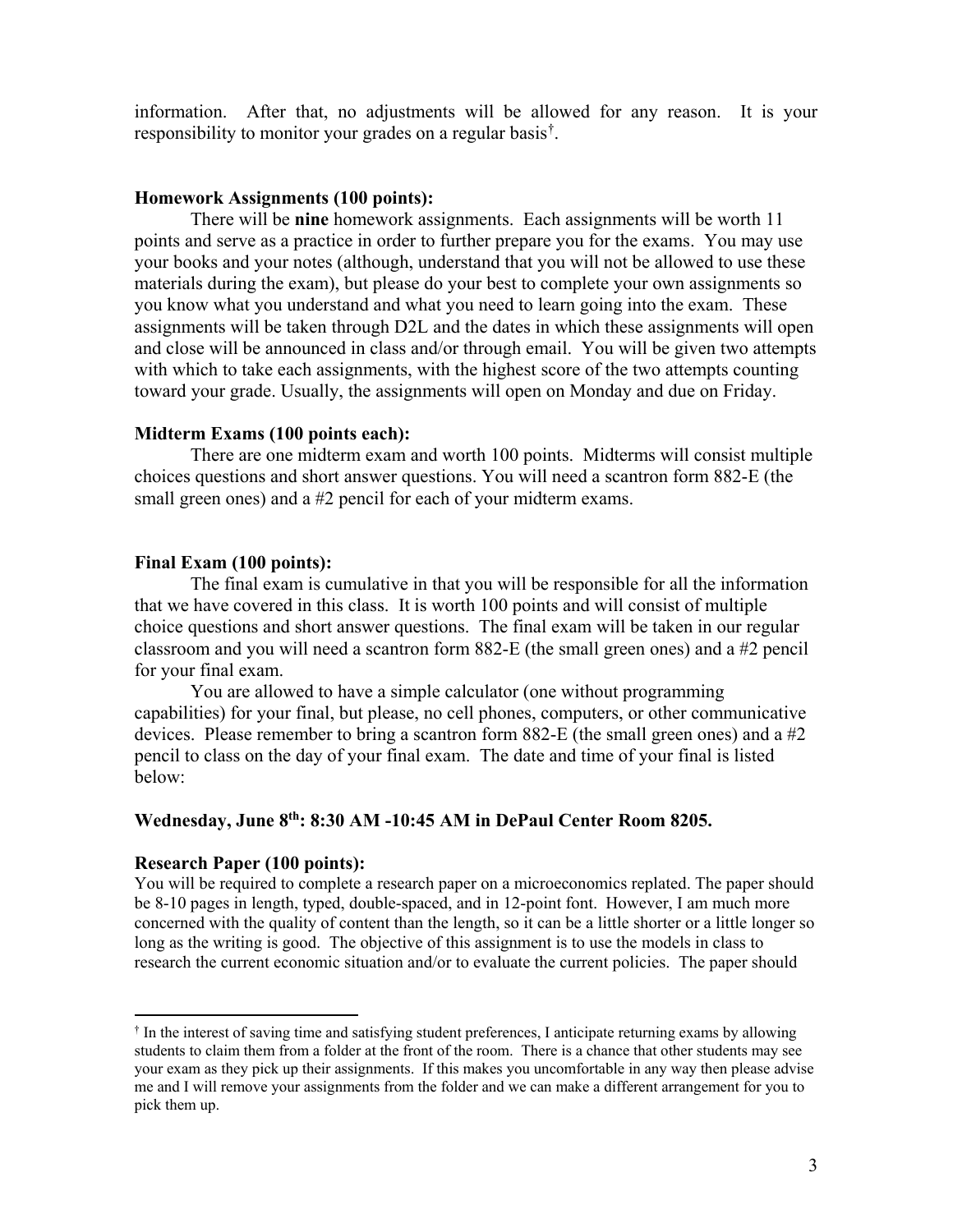give **descriptive statistics** regarding the situation, relate the real world with the theories we cover in the class. Additionally, in writing the paper, please make sure you do the following:

- 1. This paper should include at least 5 academic/research sources. Please make sure these references are professional, no Wikipedia cites please.
- 2. Please make sure you cite all your sources in a references section at the end of the paper and provide internal citations where necessary.
- 3. The purpose of this paper is to discuss the situation of economy and how its conditions have changed over the years.
- 4. You are encouraged to discuss your paper with me before turning it in if you like. Please feel free to talk to me if you have any questions about the paper or how to write it.
- 5. Spelling and grammar do count, so please make sure the paper is well-written, proof-read, and appropriate for a college level class. Also, please make sure the paper is stapled together before you turn it in.

#### **This final draft of paper will be due by midnight June 5th.**

### **Extra Credit:**

You can earn a maximum of up to 12 extra credit points in this class. Extra credit can be earned in a variety of ways:

### **1. Extra Credit Quizzes:**

There will be unannounced in-class quizzes each consisting of multiple choice questions. You will get 1 point just for taking the quiz and getting at least one question right. You get 1.2 points for 2 questions correct, 1.4 points for 3 questions correct, 1.6 points for 4 questions correct, and 2 points for all 5 questions correct (please note that should you miss the quiz or miss all five questions, it will not count against you).

#### **2. Extra Credit Activities:**

There will be a number of voluntary activities in which students will be rewarded with extra credit points for participating. Some of these may occur in class, while others may need to be completed outside of class. All that is required to receive at least one extra credit point is that you participate in the activity and give an honest effort while following the rules of the activity. However, sometimes your performance during an activity can gain you extra points.

#### **Attendance Policy**

Please note that while attendance is not explicitly graded, it is necessary to get assignments credits and to take advantage of multiple extra credit opportunities. Also, students who attend class tend to do better on exams and get the most out of the class. Attending class is probably the most important step towards success in this course! However, while attending class, please be respectful to your fellow classmates. Please do not attend class if you cannot comply with the classroom etiquette outlined in this syllabus.

### **Suggestions for studying:**

It is recommended that you read the chapter before we go over it in class. If this is not feasible given your time constraints then you should at least look over the key words and chapter summary (if you don't have a copy of the textbook, the book and class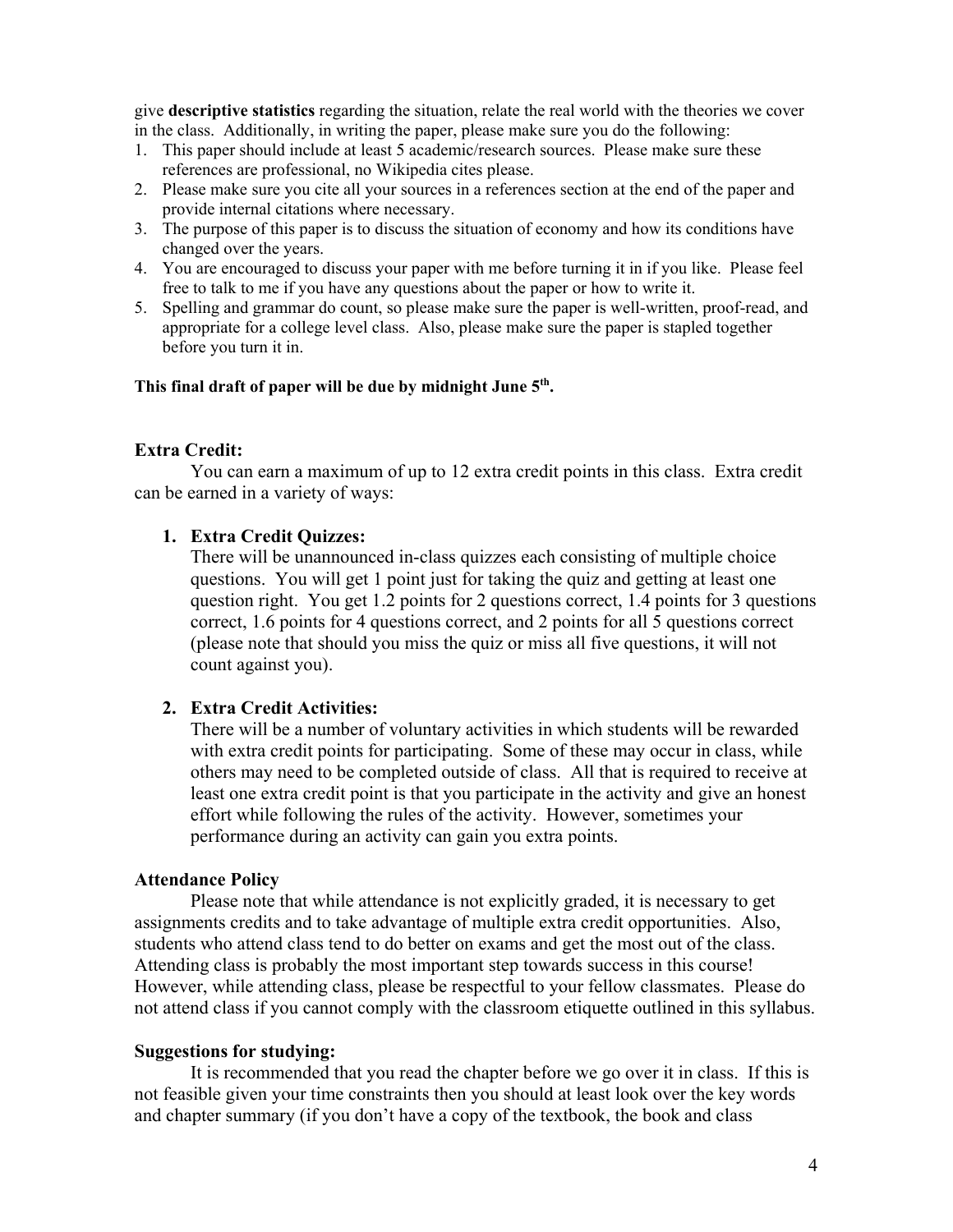PowerPoint slides are located on our D2L coursesite for your convenience). It is also important that you come to class and take notes as the material on the tests will come from the lectures (again, coming to class is probably the most important step toward doing well in this course). If time allows, I would also recommend re-writing or typing your notes as soon as you can after class to reinforce your understanding of the material (this was the most valuable tip I received for success in my college classes as a young undergraduate). I have also posted practice questions on blackboard as a way for you to test yourself and see if you are understanding the material. It is recommended that you do them as we progress through the class. Finally, please see me if you feel lost or have any questions regarding the class. It is my job to make sure that you get the most you can out of this course, so I am always more than happy to meet with you.

### **Tentative Course Outline**

The Economic Way of Thinking Chapter 1: The Economic Approach Chapter 2: Some Tools of the Economist

Markets and Government

Chapter 3: Supply, Demand, and the Market Process

Chapter 4: Supply and Demand: Applications and Extensions (Price Controls, Taxes, and Subsidies)

Core Microeconomics

Chapter 7: Consumer Choice and Elasticity

Chapter 8: Costs and the Supply of Goods

Chapter 9: Price Takers and the Competitive Process

Chapter 10: Price-Searcher Markets with Low Entry Barriers

Chapter 11: Price Searcher Markets with High-Entry Barriers

Additional: if time allows Chapter 12: The Supply of and Demand for Productive Resources (only part) Chapter 13: Earnings, Productivity, and the Job Market (only part) Fun Economic Topics Section

## **Academic Integrity**

For all of your papers and assignments, please make sure that your work is original! Please understand that intentionally copying another person's paper or submitting someone else's work as your own is considered cheating and is against the academic integrity policies and procedures here at DePaul. All students involved in such behavior will automatically lose all points for that assignment, and will be subject to any additional penalties as outlined by the administration at the DePaul University

# **Please don't cheat as there is no reason for it. I will be more than happy to help you with any problems you may have in the class.**

**Students with Disabilities**